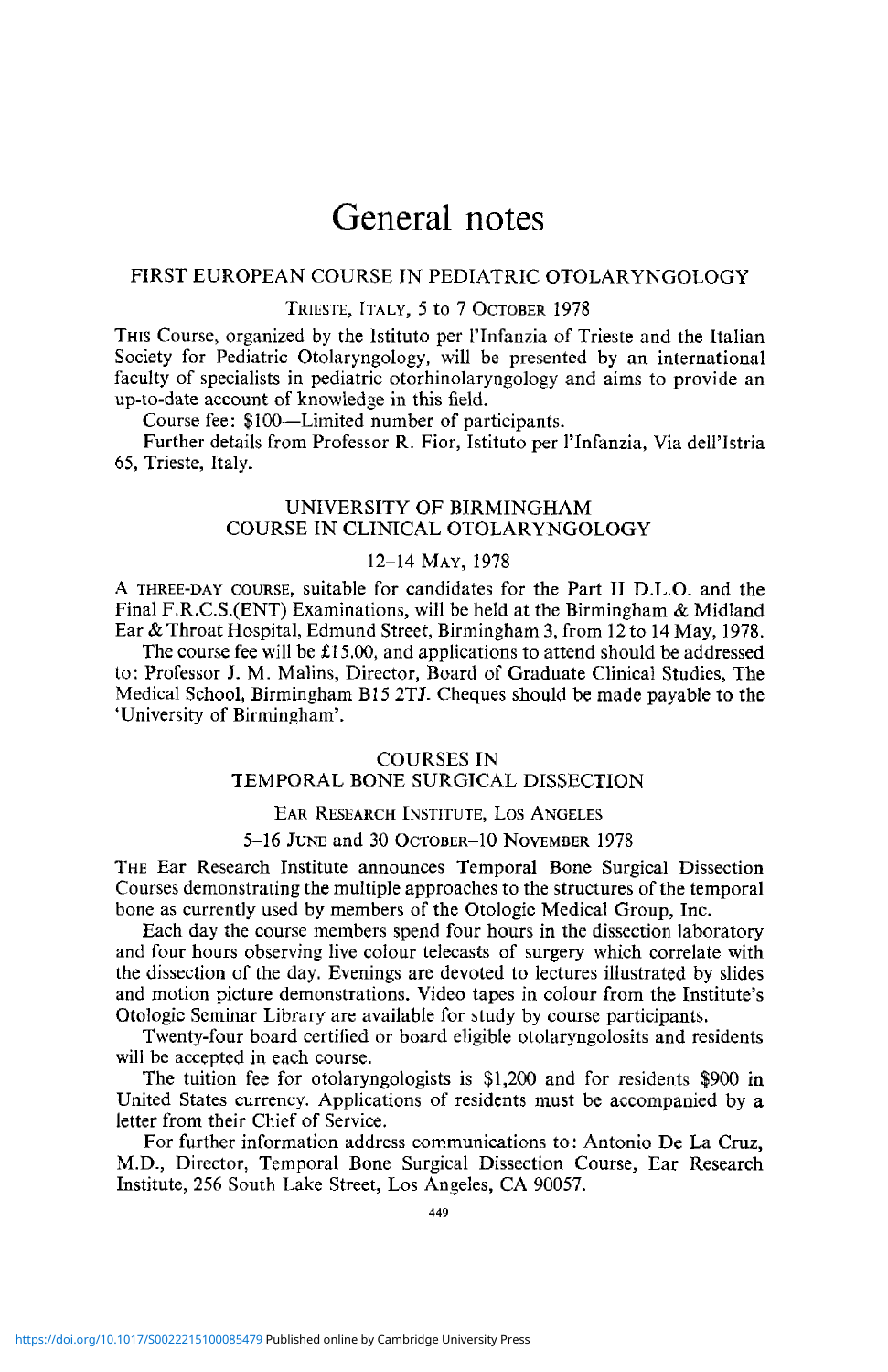## REGISTRATION FOR HIGHER SURGICAL TRAINING

Consultants working in hospitals which have Senior Registrar posts recognized for Higher Surgical Training in Otolaryngology are reminded that it is their responsibility to see that their trainees register with The Specialist Advisory Committee in Otoiaryngology at the beginning of their appointment.

They can obtain the necessary information and forms for registration from:

Mr. S. N. ALAN, Secretary, SAC in Otolaryngology, The Royal College of Surgeons of England, Lincoln's Inn Fields, London WC2A 3PN.

# UNIVERSITY OF MANCHESTER DEPARTMENT OF AUDIOLOGY AND EDUCATION OF THE DEAF

COURSES for Otologists and Neurologists in the Diagnosis and Management of Hearing and Speech Disorders in Children, and Hearing and Balance Disorders in Adults.

# NON-RESIDENTIAL COURSE—4 to 8 SEPTEMBER 1978

Lectures and Clinical Demonstrations will be given of testing procedures used with all age groups together with interpretation of results. Consideration will also be given to the Management of young deaf children and their parents, Speech and Language, and Problems of childhood. Particular emphasis will be placed on those disorders which are not especially amenable to surgical treatment.

The Lecturers will be drawn from the Department's own staff, together with a number of distinguished Guest Lecturers.

Approved under the advanced postgraduate training scheme.

Further details from: Professor I. G. Taylor, M.D., F.R.C.P., D.P.H., Department of Audiology, The University, Manchester M13 9PL.

#### A SYMPOSIUM

## 'DIAGNOSIS AND MANAGEMENT OF THE PROBLEMS OF FRONTAL AND ETHMOID SINUSES'

#### will be held

1 to 3 JUNE 1978 in MEMPHIS, TENNESSEE

#### sponsored by the

#### University of Tennessee Center for Health Sciences

For further information contact Baldev K. Devgan, M.D., Department of Otolaryngology and Maxillofacial Surgery, University of Tennessee College of Medicine, 66 Pauline Building, No. 400, 800 Madison Avenue, Memphis, Tennessee 38163.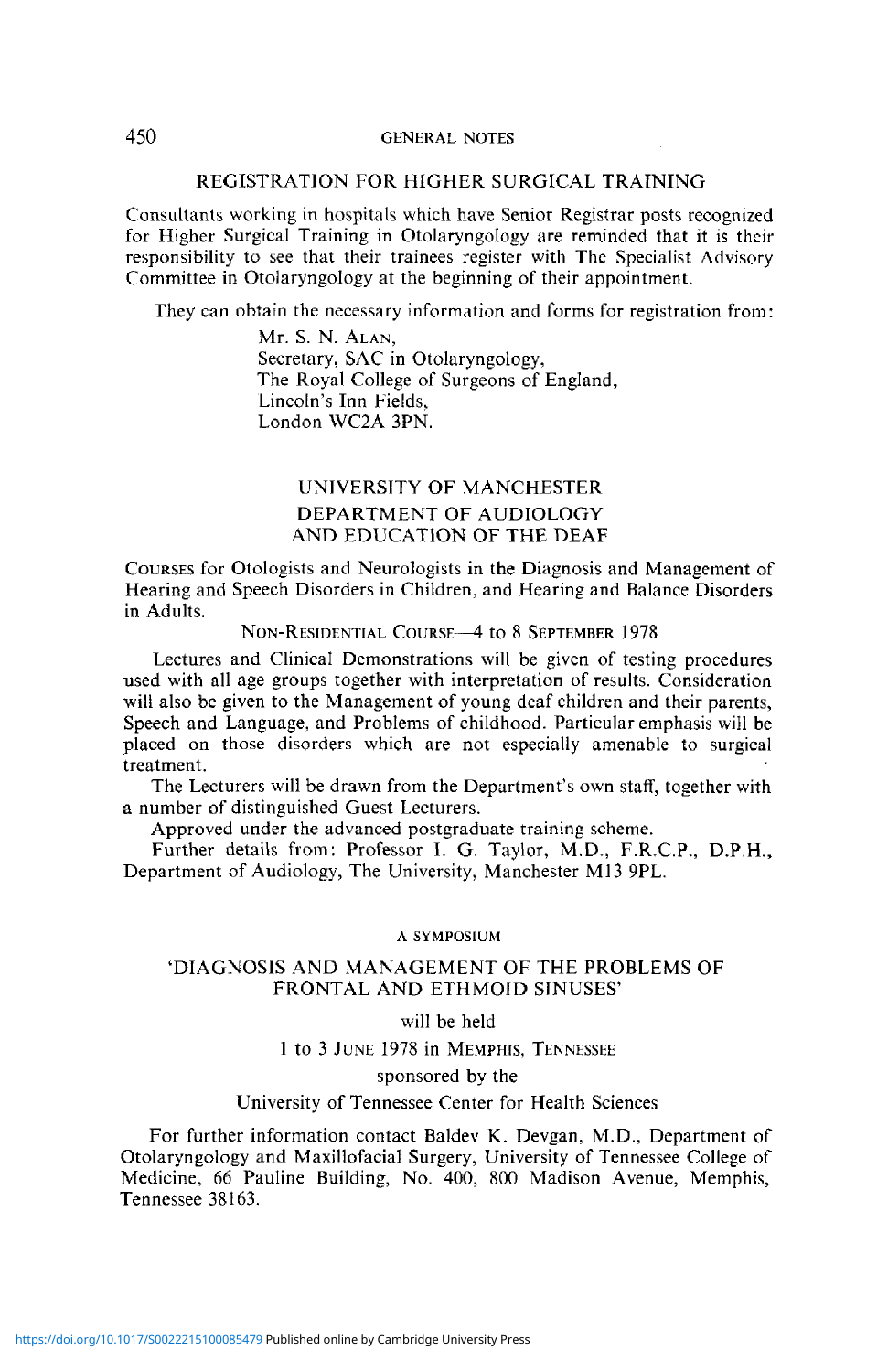# GENERAL NOTES 451

# A DANUBrAN SYMPOSIUM OF OTORHINOLARYNGOLOGY

# will be held in Prague from 25-27 OCTOBER, 1978

The main subjects will be 'Functional Problems with the Therapy of Tumours in Otorhinolaryngology' and 'Theory and Practice in the Rehabilitation of Hearing Disorders'.

The Symposium languages will include English, and there will be simultaneous translation.

For further information, write to: Danubian Symposium ORL, Sokolska 31, 120 26 Praha-2, Prague, Czechoslovakia.

## WESTERN INFIRMARY, GLASGOW

# PRACTICAL COURSE IN

# TEMPORAL BONE DISSECTION

A THREE-DAY practical course in temporal bone dissection will be held over the weekend 26, 27 and 28 May 1978.

This course is primarily for those relatively inexperienced in otological surgery, mainly those in the Registrar grade.

The course will be integrated with lectures on the indications, techniques and results of otological surgery and on the gross and histological anatomy of the temporal bone. This will be supplemented by televised surgical demonstrations.

The course will be held in the Temporal Bone Laboratory, Level 8, Phase I, Western Infirmary. Glasgow G11 6NT. Accommodation can be arranged if desired.

The course fee is £60 and includes lunch, coffee and reception.

The course is recognized by the Scottish Committee for Postgraduate Medical Education and is, therefore, approved for study leave and expenses.

Further details from Mr. G. G. Browning and Mr. A. Baxter at the above address.

Applicants should state their experience in Otological Surgery and Temporal Bone Dissection. If the course is oversubscribed suitable applicants will receive priority on the subsequent course later in the year.

### THE TWJ FOUNDATION

#### The Trustees of the TWJ Foundation invite applications

for

AN OTOLOGICAL CLINICAL AND RESEARCH FELLOWSHIP

at

# THE UNIVERSITY OF CALIFORNIA, SAN FRANCISCO for a period of six months from OCTOBER 1978 to MARCH 1979

THE holder will be responsible to Dr. Herbert Dedo who will supervise his work in the University Medical Center. This appointment has the approval of